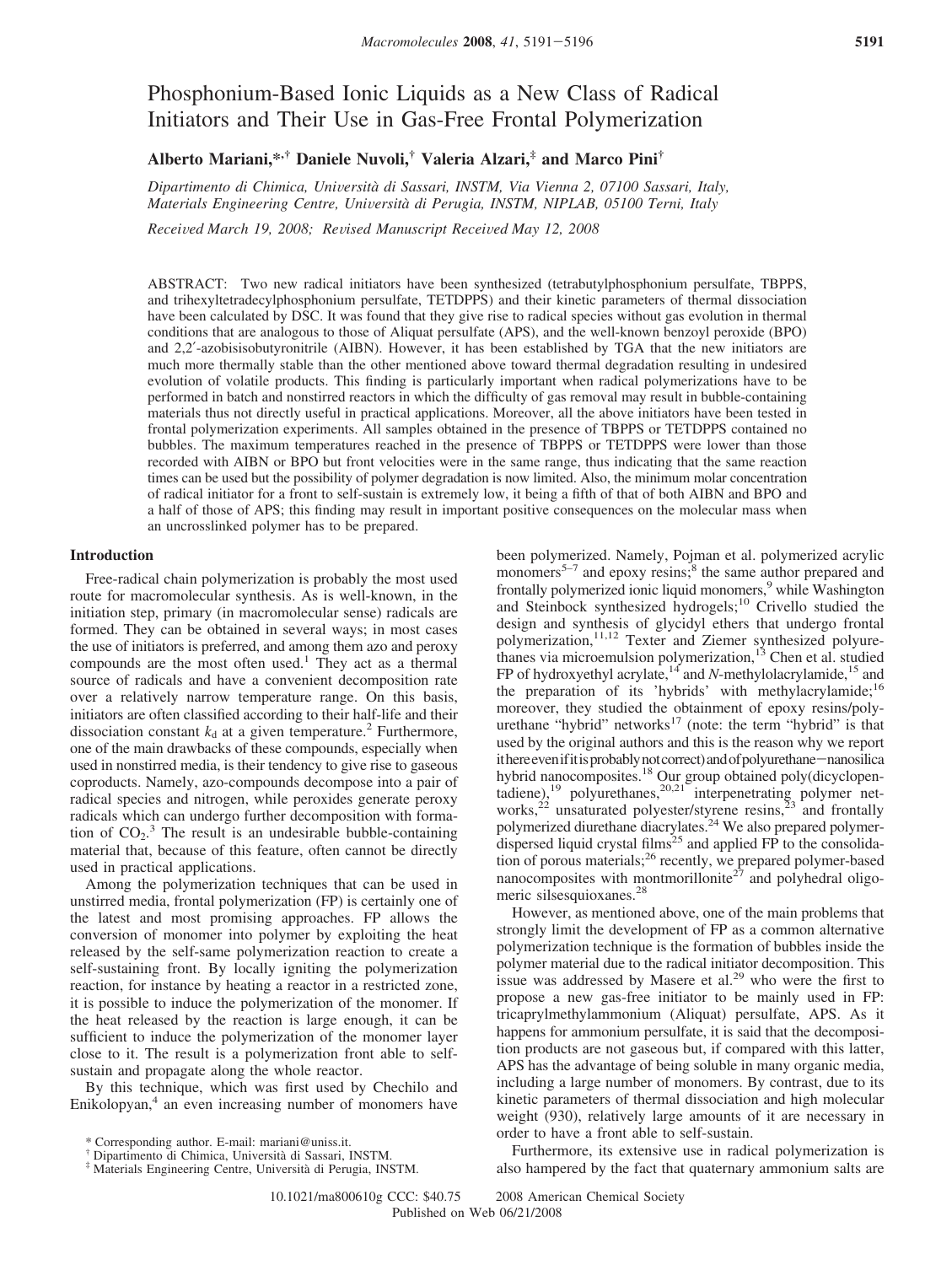known for their adverse impact on the final properties of polymer materials. For instance, in the field of polymer nanocomposites in which clays are organo-modified by these compounds, the currently employed alkyl ammonium surfactants have rather low thermal stability and are known to degrade at the high temperatures required for the melt processing of most polymers. This could possibly affect the level of platelet exfoliation and perhaps interfacial bonding, which strongly influence the physical and mechanical properties of the final nanocomposite. In addition, surfactant decomposition often results in unwanted side reactions between the decomposition products and the polymer matrix, which could lead to matrix degradation and color formation in nanocomposites. $30-34$ 

On the other hand, it has been found that by replacing the interlayer inorganic cations, initially present in pristine montmorillonite, with quaternary phosphonium and ammonium surfactant cations, the polymer-clay samples containing tetrabutylphosphonium (TBP), and butyltriphenylphosphonium ions had an appreciably higher thermal stability than those modified with octadecyltrimethylammonium.<sup>35</sup>

On this basis, starting from the idea of Aliquat persulfate, we have hypothesized that analogous compounds in which ammonium is replaced by phosphonium might be successfully used as gas-free radical initiators with increased thermal stability. In particular, we focused our attention on the class of ionic liquids.

Ionic liquids are organic or organic-inorganic salts that, differently from common inorganic salts, are liquid at relatively low temperature.<sup>36</sup> The interest toward this class of compounds has recently progressively increased with the awareness and demand of the green chemistry approach that uses environmentally friendly chemical technologies. In this respect, some simple physical properties of the ionic liquids that make them interesting are as follows: (i) they are largely compatible toward a wide range of both inorganic and organic materials; (ii) they are often composed of poorly coordinating ions; (iii) they are nonvolatile and therefore much safer than other common solvents; furthermore, they may be used in high-vacuum systems, eliminating many containment problems; (iv) they are not flammable or explosive. Among the most common ionic liquids, we remind here those of imidazolium, pyridinium, ammonium, and phosphonium, the latter being those used in the present work.

General aim of this research has been to increase the number of gas-free radical initiators to be used, not only in FP applications, but also in classical radical polymerization experiments, in which the relatively high process temperature may result in the degradation of the initiator which in turn may lead to the partial degradation of the polymer itself. In particular, as a first example, the present work deals with the synthesis of two new phosphonium-based persulfates and their use as novel radical initiators in the FP of triethyleneglycol dimethacrylate (TGDMA), a monomer chosen on the basis that it is one of the most widely used in FP runs.<sup>22,37,38</sup>

#### **Experimental Section**

Tetrabutylphosphonium chloride, trihexyltetradecylphosphonium chloride, ammonium persulfate (AMPS), Aliquat 336, benzoyl peroxide (BPO), 2,2′-azobisisobutyronitrile (AIBN), and TGDMA were purchased from Aldrich and used as received without further purification.

APS was synthesized from Aliquat 336 and  $(NH<sub>4</sub>)<sub>2</sub>S<sub>2</sub>O<sub>8</sub>$  according to the procedure described in the literature.<sup>22</sup>

DSC measurements on polymer materials were obtained with a DSC Q100 Waters TA Instruments in a temperature range between  $-90$  and  $+250$  °C, with a heating rate of 20 °C/min, under argon atmosphere.

DSC measurements on the radical initiators aimed to calculate their kinetic parameters of thermal dissociation were performed by using the above instrument (heating rate of 1.25 °C/min, from 20 to 150 °C, under argon atmosphere) following the method reported in the literature<sup>39,40</sup> by using *n*-butyl phthalate as the solvent.

TGA measurements were performed using a Seiko TGA Exstar 6000 under either nitrogen or air flow, at a heating rate of 10 °C/ min, from room temperature to 500 °C.

**Synthesis of Trihexyltetradecylphosphonium Persulfate (TET-DPPS).** In a separatory funnel, 1.8 g of trihexyltetradecylphosphonium chloride dissolved in 20 mL of ethyl ether was introduced and shaken with 30 mL of an aqueous solution containing 5 g of AMPS. The organic phase was separated and washed three times with water. Anhydrous MgSO<sub>4</sub> was added to the organic portion to remove residual water and ethyl ether was removed under vacuum. The final product, TETDPPS ( $MW = 1159$ ), is a viscous colorless liquid.

IR: 2925 cm<sup>-1</sup>, CH<sub>2</sub> asymmetric stretching; 2854 cm<sup>-1</sup>, CH<sub>2</sub> symmetric stretching;  $1466 \text{ cm}^{-1}$ , CH<sub>3</sub> scissoring;  $1378 \text{ cm}^{-1}$ , CH<sub>3</sub> symmetric bending;  $1278 \text{ cm}^{-1}$ , S=O symmetric stretching.

Anal. Calcd: C, 66.28; H, 11.82; O, 11.04; S, 5.53; P, 5.34. Found: C, 66.96; H, 11.89; S, 5.04; P, 5.67.

**Synthesis of TBPPS.** In a separatory funnel, 1.8 g of tetrabutylphosphonium chloride dissolved in 20 mL of  $CH_2Cl_2$  was introduced and shaken with 30 mL of an aqueous solution containing 5 g of AMPS. The organic phase was separated and washed three times with water. Anhydrous MgSO<sub>4</sub> was added to the organic portion to remove residual water, and  $CH_2Cl_2$  was removed under vacuum.

The final product, TBPPS ( $MW = 710$ ), is a white crystalline solid,  $T_m = 82$  °C.

IR: 2959 cm<sup>-1</sup>, CH<sub>2</sub> asymmetric stretching; 2871 cm<sup>-1</sup>, CH<sub>2</sub> symmetric stretching;  $1465 \text{ cm}^{-1}$ , CH<sub>3</sub> methyl group;  $710 \text{ cm}^{-1}$ , CH<sub>2</sub> rocking; 1277 cm<sup>-1</sup>, S=O symmetric stretching; 1417 cm<sup>-1</sup>, P-C stretching.

Anal. Calcd: C, 54.06; H, 10.21; O, 18.00; S, 9.02; P, 8.71. Found: C, 54.56; H, 10.09; S, 8.86; P, 8.76.

**FP runs** were performed as follows: a nonadiabatic glass test tube (inner diameter 16 mm) was loaded with the appropriate amounts of TGDMA and radical initiator (APS or BPO or AIBN or TBPPS or TETDPPS). The mixture was shaken in an ultrasound bath to obtain a homogeneous solution, and a K-type thermocouple connected to a digital thermometer was utilized to monitor the temperature variations (instrument precision  $\pm 0.3$  °C). The junction was immersed at about 1 cm from the bottom of the reactor. The upper layer of the mixture was then heated by a hot soldering iron tip ( $T \approx 300$  °C) until the formation of a hot propagating front started. The front position  $(\pm 0.5 \text{ mm})$  was recorded as a function of time. Reproducibility of both temperature and front velocity measurements taken on different samples having the same composition were ca.  $\pm 5$  °C and ca.  $\pm 0.1$  cm/min, respectively.

Conversions were always  $\geq 96\%$  independently of the initiator used.

Pot lives were >24 h.

#### **Results and Discussion**

TETDPPS and TBPPS have been characterized in terms of their kinetic parameters of thermal dissociation following the method described in the literature<sup>39,40</sup> which can be briefly outlined as follows. The heat released by the dissociation reaction was measured by DSC and plotted as d*H*/d*t* (i.e., heat evolution rate) vs temperature. The total reaction heat *Q* is represented by the area under the curve. If *q* is the amount of heat evolved at a given temperature, the ratio *q*/*Q*, easily measurable by the thermogram, is equal to the fraction of reacted moles. By these simple considerations, for a first-order reaction the dissociation constant is given by

$$
k_{\rm d} = \frac{\frac{\mathrm{d}H}{\mathrm{d}t}}{Q - q} \tag{1}
$$

 $\frac{q}{q}$   $Q - q$ <br>The pre-exponential Arrenhius constant (*A*) is simply calculated from the intercept of plots of  $\ln k_d$  vs  $1/T$ .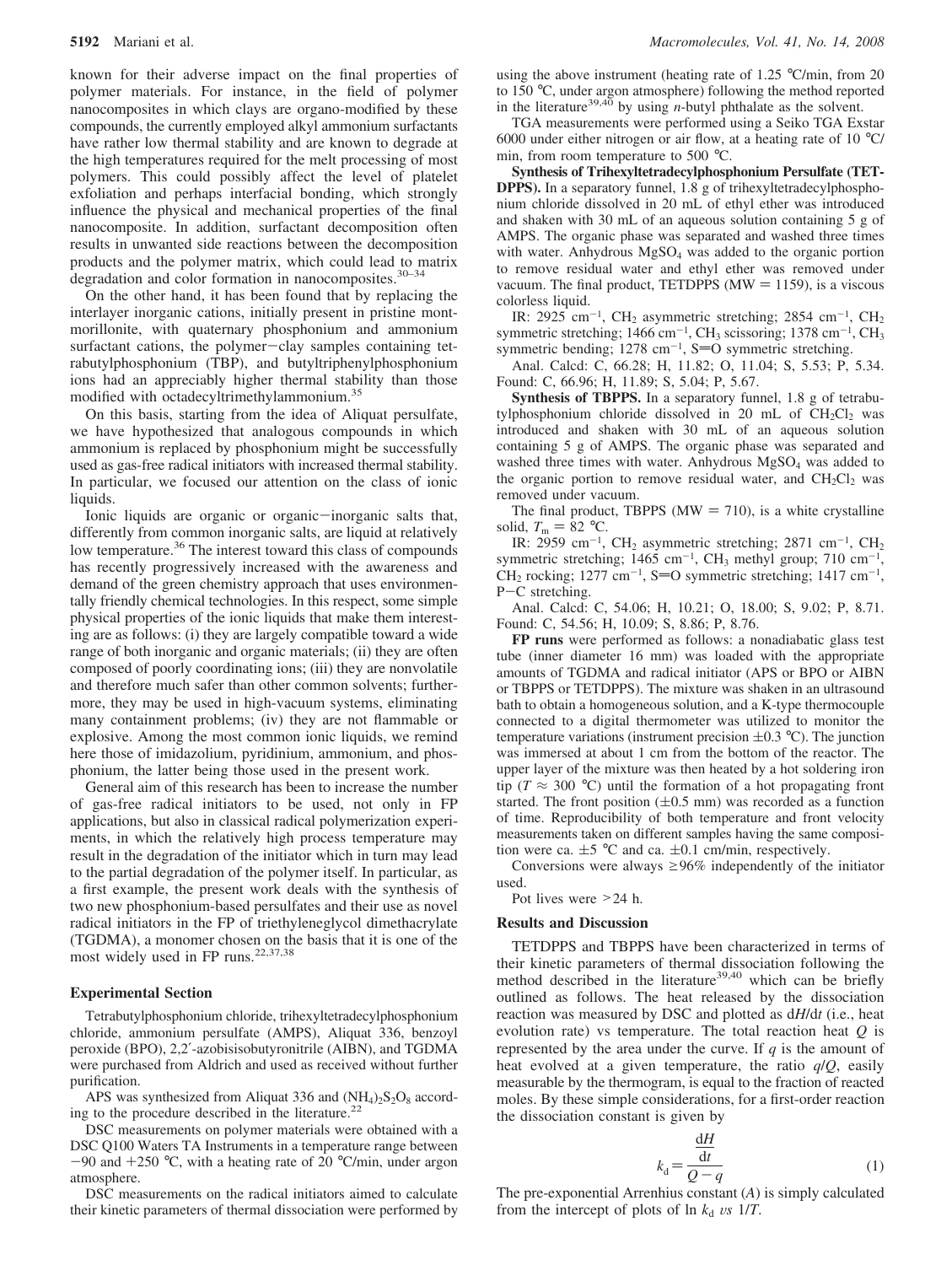**Table 1. Kinetic Data of the Radical Initiators Studied in This Work***<sup>a</sup>*

| initiator                                | $A(s^{-1})$           | $E_a$ (kJ/mol) | $k_d$ (s <sup>-1</sup> ) |  |  |  |
|------------------------------------------|-----------------------|----------------|--------------------------|--|--|--|
| <b>BPO</b>                               | $1.27 \times 10^{13}$ | 116.93         | $6.05 \times 10^{-6}$    |  |  |  |
| <b>AIBN</b>                              | $5.11 \times 10^{15}$ | 131.78         | $1.15 \times 10^{-5}$    |  |  |  |
| <b>APS</b>                               | $1.31 \times 10^{13}$ | 101.36         | $1.71 \times 10^{-3}$    |  |  |  |
| <b>TBPPS</b>                             | $2.95 \times 10^{15}$ | 119.06         | $6.55 \times 10^{-4}$    |  |  |  |
| <b>TETDPPS</b>                           | $6.21 \times 10^{13}$ | 108.14         | $7.11 \times 10^{-4}$    |  |  |  |
| $\alpha$ Reference temperature is 60 °C. |                       |                |                          |  |  |  |

In Table 1, the calculated values of *A*, as well as activation energy  $(E_a)$ , and  $k_d$  for these new compounds, together with those pertaining to BPO, AIBN, and APS, are listed.

As can be seen, there are not big differences among the *E*<sup>a</sup> values of the three persulfates and BPO ( $E_a \approx 110 \pm 9$  kJ/ mol), while that of AIBN is somewhat higher ( $E_a \approx 131.78$ ) kJ/mol). By comparing the  $k_d$  values, BPO and AIBN result to be the most stable, while APS is the most reactive. The two phosphonium persulfates are characterized by intermediate reactivity without significant differences between them.

However, these data show that all above initiators may work under analogous temperature conditions. Moreover, probably because of their surfactant-like nature, the three persulfates are soluble in a much larger number of media having very different polarity (e.g., TETDPPS is soluble both in water and CCl4, etc.).

In Table 2, TGA data concerning all five aforementioned radical initiators are reported together with the definition of specific temperature parameters that will be used hereinafter. As can be noticed, no significant differences were found by performing the analyses under air or nitrogen atmosphere; however, the following discussion will refer to the data obtained in air in that they are those most frequently met in practice, and are those applicable to the FP experiments that will be discussed below. As expected, BPO and AIBN start degradation at temperatures that are much lower than those reached by the three persulfates, thus accounting for the large production of bubbles within the polymer material as a result of the additional formation of undesirable gaseous degradation products. Actually, the three persulfates undergo complete degradation at temperatures that are higher than 280-<sup>300</sup> °C (note: obviously, we are not referring here to radical formation but, more generally, to any reaction resulting in weight loss). By comparing  $T_0$  values of APS, TBPPS, and TETDPPS, it can be noticed that the first one completely degrades at about 304 °C, while TBPPS and TETDPPS turn out to be more stable  $(T_0)$  equal to 345 and 365 °C, respectively). This trend is confirmed also by the corresponding T<sub>onset</sub> values, which are equal to 281 °C for APS, while they are 311 and 341 °C for TBPPS and TETDPPS, respectively.

Moreover, these two latter compounds have higher thermal stability, as compared to APS, also at lower temperatures; indeed, in the region before that of maximum degradation, all three persulfates exhibit gradual weight loss due to volatile product release (responsible for bubble formation), but TGA traces have different slope. This behavior accounts for the different *T*2% (i.e., temperature at which the sample has lost an amount equal to 2.0% of its original weight, Table 2) values found. Namely, at  $T_{2\%} = 154$  °C, APS produces volatile products as much 2.0% of its weight whereas, at the same temperature, the amount of gaseous products derived from TETDPPS decomposition is reduced to 1.6 wt % and, for TBPPS, is as low as only about a third than that of APS (i.e., 0.62 wt %). On the other hand, these two latter initiators undergo the 2 wt % reduction at  $T_{2\%} = 173$  (TETDPPS) and 221 (TBPPS) °C.

In this form these values might appear as negligible, but they should not be considered as such. Indeed, if for instance we consider a monomer having molecular weight (MW) equal to ca. 100 and density around 1 g/mL (such as methylmethacrylate, styrene, vinylpyridine, etc.) containing 0.5 mol % of radical initiator, at the above temperature of 154 °C, the increase of volume at ambient pressure (or, conversely, the increase of pressure at constant volume) due to gaseous products having average  $MW=25$  corresponds to 130% for APS and only to  $30\%$  for TBPPS. (Note: the value of MW=25 is purely arbitrary; however, it is close to that of NH3, CH4, ethylene, etc., which are the most probable gases evolved by the above decomposition.)

These data clearly underline the advantage of using the above phosphonium salts as novel radical initiators with improved thermal stability toward undesired reactions different from the dissociation into radicals.

#### **Experiments of FP**

On the basis of what was reported above, we decided to assess the feasibility of FP by using these new radical initiators, also making a comparison with APS and the classical BPO and AIBN. FP represents an interesting benchmark in that, together with many advantages due to its easy protocols, high reaction rates and low cost, it is characterized by several aspects and some drawbacks that sometimes may let one to consider the traditional synthetic routes more convenient. Let us analyze these aspects in detail: namely, FP is carried out in nonstirred reactors, at relatively high temperatures (although kept just for seconds). Indeed, in order for a front to self-sustain a relatively high radical concentration is required, this resulting in a large amount of heat released in short times during the polymerization reaction. This means that high polymerization rates and, consequently, high velocities of the front, *V*<sub>f</sub>*s*, are generally desirable; however, this goal is generally attained together with the increasing of the maximum temperature reached by the moving front,  $T_{\text{max}}$ , which, however, may result in partial material degradation or in negative effects on conversion due to ceiling temperature achievement. As a consequence, if a radical initiator can be considered suitable for an FP experiment, it will probably also be so for the classical polymerization techniques, as it does not show the above inconveniences, and this will be especially true for nonstirred and batch reactors.

Before any consideration, it is important to highlight that no bubbles were visible in any synthesis performed by using the above three persulfates. It should be underlined also that they were performed in open reactors thus permitting free volume expansion and gas to separate. By contrast, in the same conditions, any synthesis carried out by using AIBN and BPO resulted in bubble-containing polymer materials, thus probably not useful for most of the practical applications (Figure 1).

In Figure 2, the position of the fronts as a function of time for the concentration of 0.5 wt.-% of each radical initiator studied in the present work is reported. As can be noticed, fronts move at constant  $V_f$ , a feature often found in frontal reactions.

Figure 3 shows a typical temperature profile recorded in the present work with the indication of  $T_{\text{max}}$ . It should be reminded here that these graphs represent the variation of temperature registered by the thermocouple junction as time goes and not the temperature map of the whole mixture at a given time. It can be seen that no temperature increase has been recorded before the front approached the junction, thus indicating that no evolution of heat, presumably linked to possible undesirable and simultaneous reactions different from the frontal polymerization, were occurring.

In Figures 4 and 5,  $T_{\text{max}}$  and  $V_f$ , respectively, as functions of the radical initiator concentration, are reported for all compounds studied in this work. Each curve starts from the minimum concentration of initiator that allows a front to self-sustain while the maximum concentration corresponds, for all initiators, to the weight content of 3–5%. Initiator concentrations are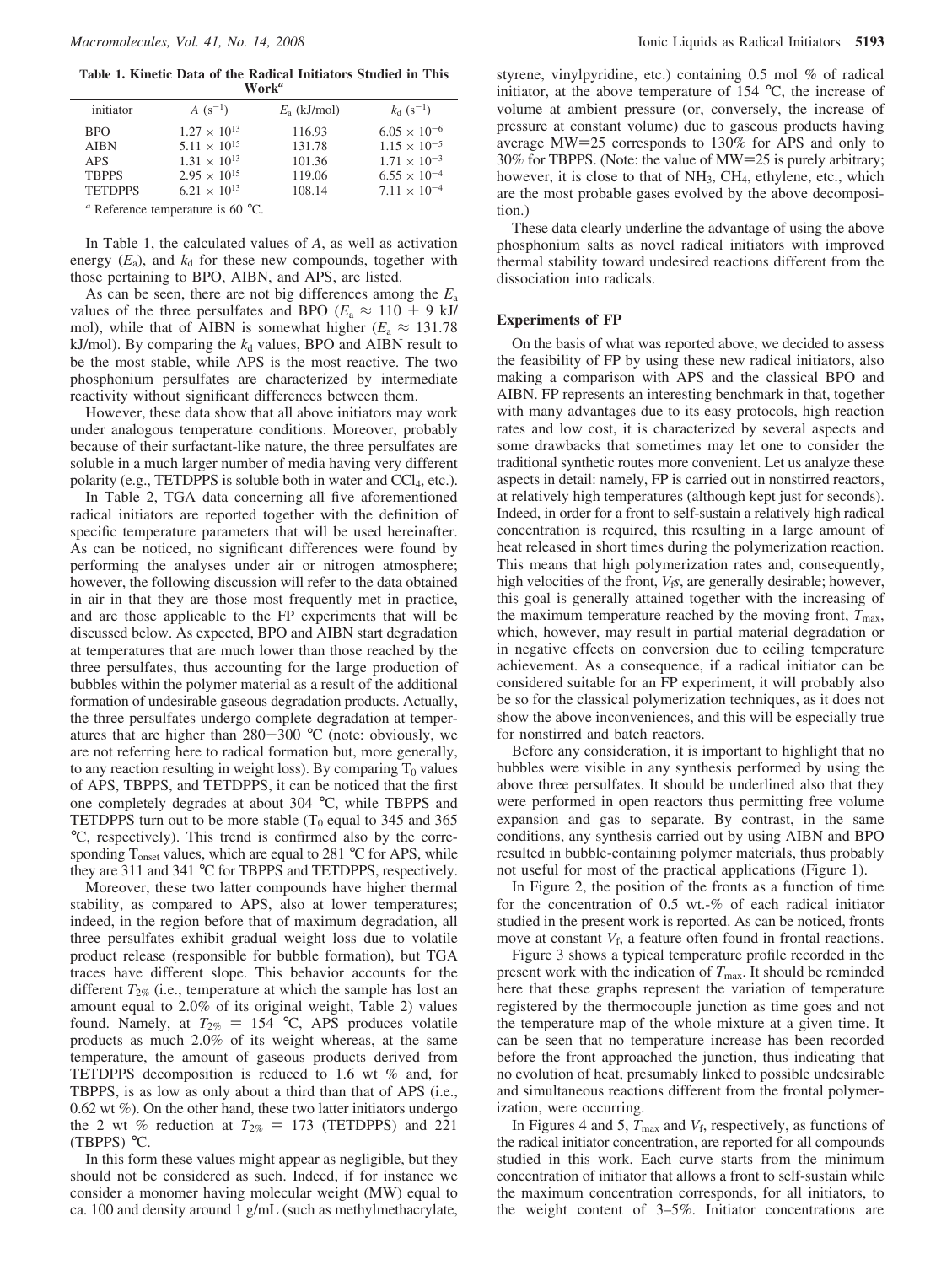**Table 2. Thermal and Weight Data Concerning the Weight Loss of the Radical Initiators Studied in This Work***<sup>a</sup>*

| initiator      | gas used in TGA or in FP runs | $T_0$ (°C)  | $T_{\text{onset}}$ (°C) | $T_{2\%}$ (°C) | $T_{\text{MIC}}$ ( $^{\circ}$ C) |
|----------------|-------------------------------|-------------|-------------------------|----------------|----------------------------------|
| <b>BPO</b>     | air                           | 116(92.1)   | 106(0.47)               | 107(2.0)       | 172 (95.4)                       |
| <b>AIBN</b>    |                               | 126.7(91.2) | 110(0.34)               | 92(2.0)        | 168(98.0)                        |
| <b>APS</b>     |                               | 304(78.5)   | 281 (6.32)              | 154(2.0)       | 137(1.43)                        |
| <b>TBPPS</b>   |                               | 345(78.1)   | 311(2.33)               | 221(2.0)       | 137(0.54)                        |
| <b>TETDPPS</b> |                               | 365(83.3)   | 341 (4.32)              | 173(2.0)       | 141 (1.38)                       |
| <b>BPO</b>     | nitrogen                      | 121(56.47)  | 115(0.37)               | 108(2.0)       |                                  |
| <b>AIBN</b>    |                               | 142(53.93)  | 146(0.37)               | 102(2.0)       |                                  |
| <b>APS</b>     |                               | 300 (43.06) | 281 (6.91)              | 150(2.0)       |                                  |
| <b>TBPPS</b>   |                               | 349 (49.34) | 316 (1.82)              | 228(2.0)       |                                  |
| <b>TETDPPS</b> |                               | 352 (65.47) | 343 (4.73)              | 198(2.0)       |                                  |
|                |                               |             |                         |                |                                  |

 $a_{T>0}$  = temperature of maximum degradation rate (estimated by derivative TGA).  $T_{onset}$  = temperature at which degradation begins.  $T_{2%}$  = temperature at which the sample has lost an amount equal to 2.0% of its original weight.  $T_{\text{MIC}} =$  maximum temperature ( $T_{\text{max}}$ ) reached by the front for the TGDMA FP experiment performed in air by using the minimum concentration of radical initiator still able to allow for a front to self-sustain. In parentheses, the percentages of weight loss at the given temperature are indicated.



**Figure 1.** Typical aspect of two FP experiments performed by using TETDPPS (on the left) and AIBN (on the right) as radical initiators. In the second one, bubbles are clearly evident.



**Figure 2.** Position of the fronts as a function of time for samples containing 0.5 wt % of radical initiator.

expressed as weight percent, because we consider this parameter more meaningful than the corresponding molar value. Indeed, due to the high molecular mass of the three persulfates, even low molar contents may result in large weight/volume amounts with negative consequences on the material properties. This is also why we will compare the effect of all five initiators especially in the region ranging between 0.2 and 0.5 wt %.

As expected, the larger the concentration of initiator is, the higher  $T_{\text{max}}$  and  $V_f$  are, but the values differ significantly. Namely, at the concentration of 0.5 wt.-%, the use of BPO and AIBN results in the same  $T_{\text{max}} \approx 175$  °C and in  $V_f$  values of 0.59 and 0.87 cm/min, respectively. By contrast, when the three persulfates are used, *T*max values are quite lower (i.e., 141 °C



**Figure 3.** Typical temperature profile recorded during an FP experiment (0.5 wt % of TBPPS).



**Figure 4.**  $T_{\text{max}}$  as function of the radical initiator concentration.

for APS; ca. 155  $\degree$ C for both phosphonium persulfates), while *V*<sup>f</sup> values are 0.42 cm/min for APS, and ca. 0.7 cm/min for both TBPPS and TETDPPS. This fact underlines that, by using the above phosphonium initiators, it is possible to perform an FP experiment in times that are in the same range of those requested when the classical AIBN and BPO initiators are used, but with the advantage of reaching lower temperatures, thus decreasing the risk of possible polymer degradation.

A further and very important finding is related to the minimum concentration of radical initiators allowing a front to self-sustain. In detail, that is as high as  $0.5$  wt % for APS (=0.15) mol %), 0.3 wt % for TETDPPS (=0.07 mol %) and only 0.2 wt % for TBPPS (=0.08 mol %), the latter being a minimum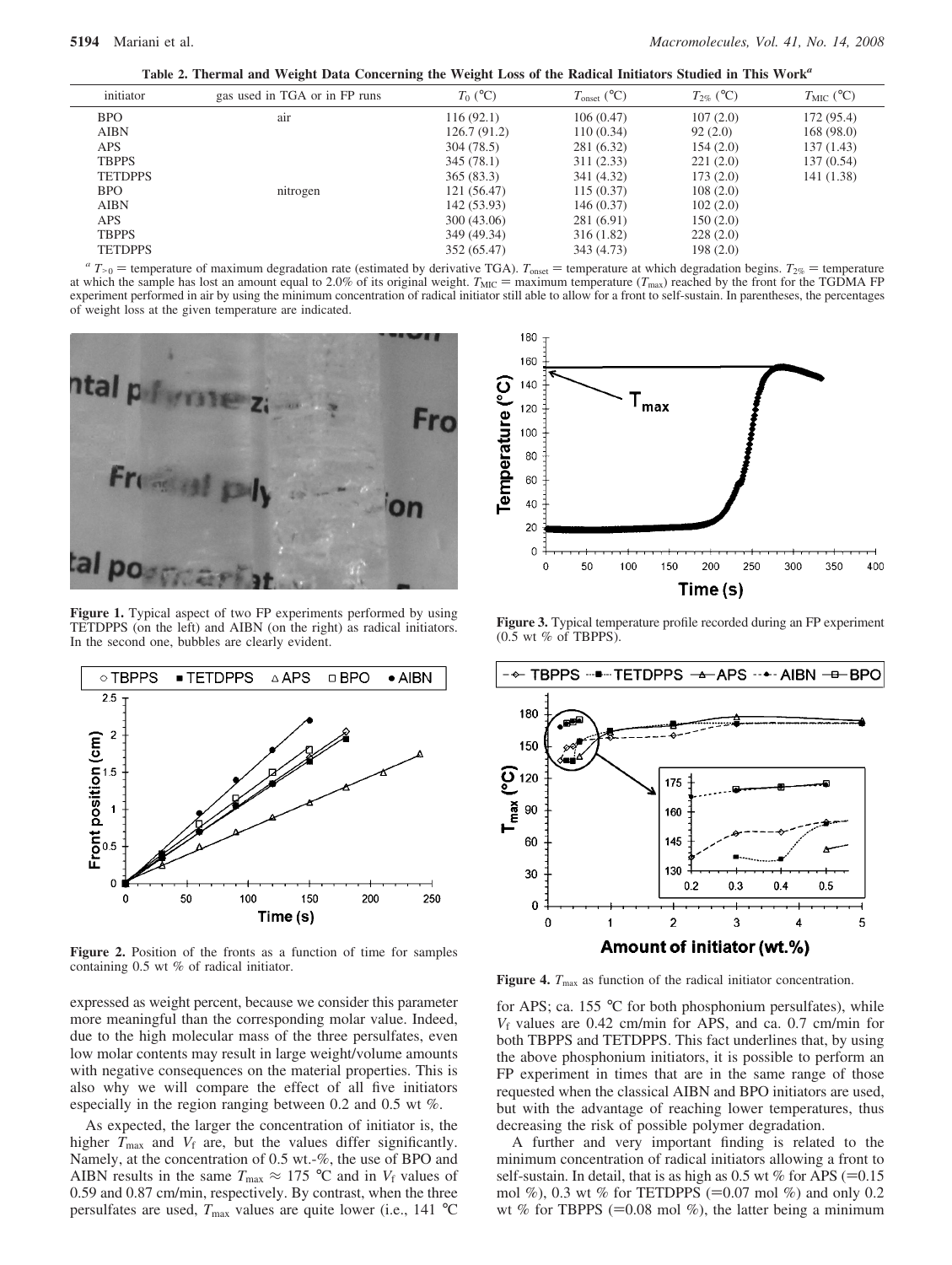

**Figure 5.**  $V_f$  as function of the radical initiator concentration.

concentration reached only also by AIBN. However, in the presence of such amount of this azo compound, the corresponding reaction mixture reached  $T_{\text{max}} = 168 \text{ °C}$  whereas, by using TBPPS, this value did not exceed 137 °C.

By reasoning in terms of moles, the advantage of using phosphonium persulfates looks even more evident; in fact, the minimum molar concentration is equal to 0.35% for both AIBN and BPO and 0.15% for APS while for TBPPS and TETDPPS it is as a low as 0.08% and 0.07%, respectively. This fact may have important consequences on the possibility of reaching higher molecular masses when monomers that do not give rise to cross-linked polymers are used.

Moreover, in order to have an (even rough) approximation on the amount of gaseous products derived by the decomposition of the various initiators at the minimum temperature at which they allow a TGDMA polymerization front to self-sustain, we have used the data shown in Figures 4 and 5 and those listed in Table 2. For this calculation, we assume the following points: (i) AIBN gives rise to nitrogen; (ii) BPO gives rise to  $CO<sub>2</sub>$ ; (iii) the three persulfates give rise to a gaseous mixture having average  $MW = 25$  in amounts as calculated by the TGA data reported in parentheses in Table 2.

The result is that the increase of volume at ambient pressure (or the increase of pressure at constant volume) due to gaseous products corresponds to 88% for BPO, 43% for AIBN, 9.5% for APS, and only 5.4% for TETDPPS, and it is as low as 1.4% for TBPPS. Although the value from BPO is certainly overestimated in that, actually, only a fraction of BPO degrades to CO2 before taking part to the initiation reaction, the great improvement resulting by the use of these new initiators looks very clear. Indeed, even by limiting our considerations to the three persulfates only, the amount of gaseous products formed by TETDPPS is roughly only a half of that derived by APS; in the case of TBBPS, such an amount drops down to just a seventh of the APS value.

#### **Conclusions**

In the field of polymer synthesis, radical initiators represent a very important class of molecules. However, although a large number of the above chemicals have been studied and used, only a few of them are commonly employed in practical applications and belong in general to the families of azo and peroxy compounds. During polymerization, they undergo thermal degradation forming also gaseous products that, in the case of open and stirred reactors, does not generally cause any drawback for the final polymer material, such as presence of bubbles, worsening of mechanical and optical properties, etc. On the contrary, one of the polymerization methods that are mostly affected by this inconvenience is that of frontal polymerization, in which the reactive monomer mixture cannot be stirred and, in addition, relatively high transient temperatures are reached. The result is that a large amount of gas is produced and the final solid polymer material contains many bubbles.

So far, APS has represented the only attempt of solving this problem. However, its high molecular mass, linked to the need of using it in relatively high molar amounts in order to have a front able to self-sustain, strongly limited its extensive use. In addition, it has been reported that the use of quaternary ammonium salts in polymer systems may result in partial polymer degradation and consequent color formation. The approach proposed by the present work is inspired by the idea of APS but is based on other chemical compounds. Indeed, the cationic moiety of APS has been replaced by those of two phosphonium-based ionic liquids, a class of materials which is known for its much increased thermal stability. Two new radical initiators have been easily synthesized (TBPPS and TETDPPS) and their decomposition kinetic parameters have been calculated by DSC. It was found that they can be used in polymerization temperature conditions that are similar to those of APS, BPO and AIBN, but with the additional advantage of being soluble in a much larger number of reaction media, thus allowing their use with an increased number of monomers.

It has been established by TGA that these two new initiators are much more thermally stable than the others (BPO, AIBN, APS) evaluated in this work. Actually, not only do they start degradation at higher temperatures, but also the amount of their volatile products evolving before  $T_{onset}$  is significantly lower, thus resulting in a further advancement toward the solution of the aforementioned drawbacks. The initiators have been tested by performing some FP experiments that evidenced further advantages. Namely, the FP maximum temperatures reached in the presence of TBPPS and TETDPPS were lower than those recorded with AIBN and BPO, while front velocities were in the same range. This means that the same reaction times can be used, but the possibility of polymer degradation are now very limited. Furthermore, despite the large molecular mass of these new ionic liquid initiators, it was found that TBPPS is able to sustain a FP front also in little weight amount, the same amount reached only by AIBN (not by BPO), thus overcoming also the possible drawbacks linked to the worsening of mechanical properties. In addition, in terms of the minimum molar concentration of radical initiator for a front to self-sustain, its value results extremely low, being only a fifth of those of AIBN and BPO, and a half of that of APS. This finding may result in a very relevant increase of its molecular mass when an uncrosslinked polymer has to be prepared.

Of course, it is fair to underline that the present work should be considered as a preliminary set of results related to novel FP approaches aimed to minimize the present drawbacks of the method. A great deal of in-depth work has still to be done on these new compounds and on similar ones. We will fully report on future findings in forthcomings papers.

**Acknowledgment.** We would like to thank Dr Debora Puglia from the University of Perugia for her kind help in TGA analysis.

#### **References and Notes**

- (1) Eastmond, G. C., Ledwith, A., Russo, S., Sigwalt, P. Eds.; *Comprehensive Polymer Science*; Pergamon Press: Oxford, U.K., 1989; Vol. *3*, p 97.
- (2) Brandrup, J.; Immergut, E. H.; Grulke, E. A. *Polymer Handbook*, 4th ed.; Wiley Interscience: New York, 1999, p. II/1.
- (3) Billmeyer, F. *Textbook of Polymer Science*, 2nd ed.; Wiley: New York, 1971; Chapter 9, p 280.
- (4) Chechilo, N. M.; Khvilivitskii, R. J.; Enikolopyan, N. S. *Dokl Akad Nauk SSSR* **1972**, *204*, 1180–1181.
- (5) Pojman, J. A. *J. Am. Chem. Soc.* **1991**, *113*, 6284–6286.